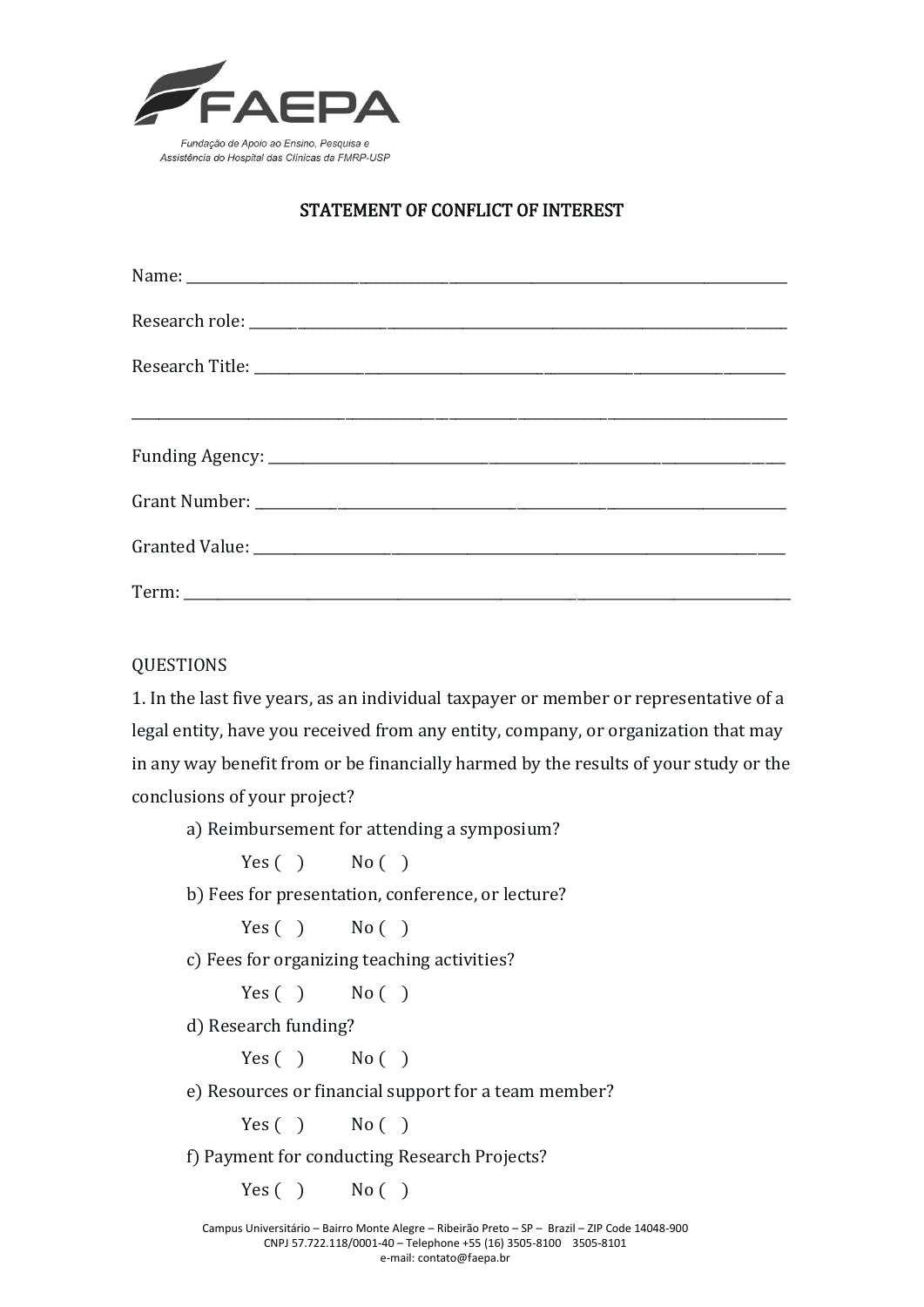

g) Consulting fees?

 $Yes( )$  No ( )

2. In the last five years, have you been employed by or had a working relationship with any entity, company, or organization that may in any way benefit from or be financially harmed by the results of your study, scientific work, or publication?

 $Yes( )$  No ( )

3. Do you own policies or shares in a company or organization that could benefit from or be financially harmed by your study, scientific work, or publication?

 $Yes( )$  No ( )

4. Have you acted as an official judicial expert or assistant on the subject of your study, scientific work, or publication?

 $Yes( )$  No ( )

5. Have you received compensation in the form of gifts, food, travel sponsorship, accommodation, or registration for scientific or promotional conferences or events?

 $Yes( )$  No ( )

6. Do you have any other actual, potential, or apparent conflicting interest(s), concerning the study's primary objectives?

 $Yes( )$  No ()

Please specify:

If you are concerned about whether a conflict exists, you must state it.

If you answer "yes" to any of the questions above, you may have a conflict of interest, whether it is financial (direct, and/or indirect), non-financial (such as the pursuit of professional prestige), interest in scientific production, personal or professional relationships, political and ideological interests and religious interests, among others. This must be stated to minimize any threat to scientific objectivity, participants' safety, and research activity credibility.